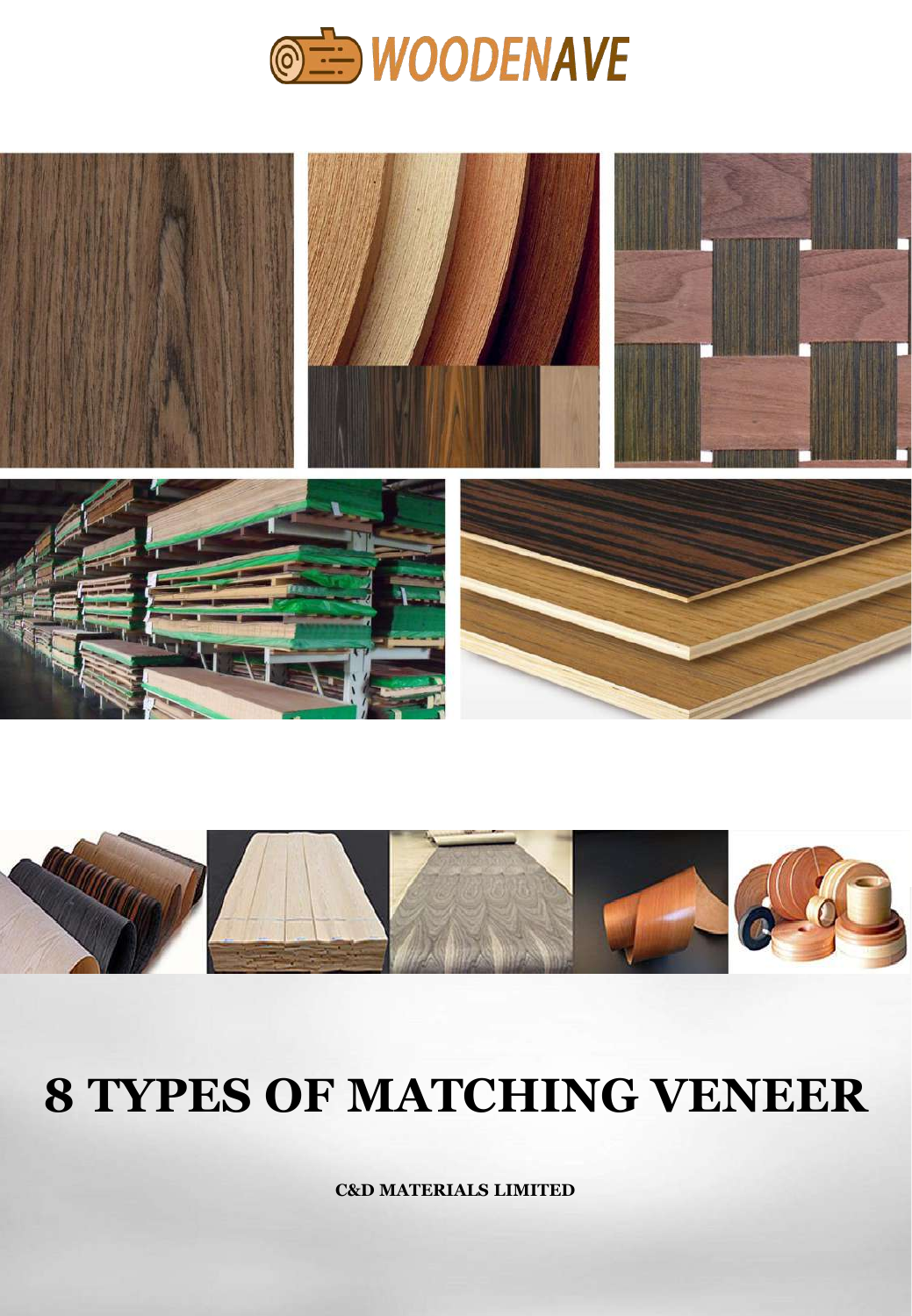

**"We, C&D MATERIALS LIMITED is dedicated to satisfy our customers by providing high quality products , best services and promptly delivering".**

# **Index**

- **1** Book Matched Veneer
- **2** Slip Matched Veneer
- **3** Random Match Veneer
- **4** Door/Panel Veneer Layons
- **5** Herringbone Matching Veneer
- **6** Sunburst Pattern Veneer
- **7** Diamond Match Veneer
- **8** Design Pattern Match Veneer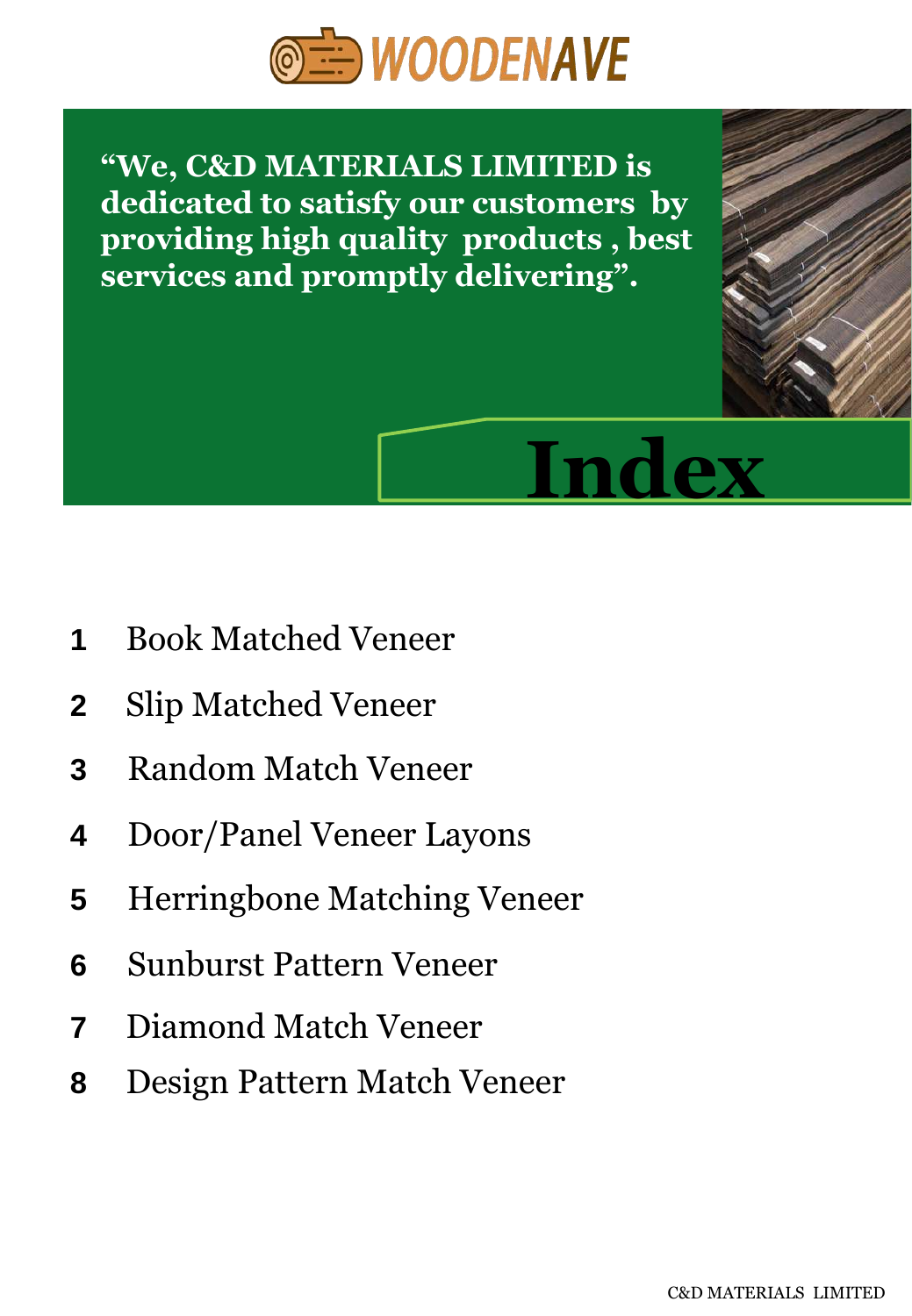

## Book Matched Veneer





|   | Wood species: | Oak, Walnut, Ash, Teak, Maple, Rosewood, Zebra, Ebony, Wenge, Cherry, Burl |
|---|---------------|----------------------------------------------------------------------------|
|   | Grains:       | Quarter, Crwon cut, Burl, Exotic                                           |
|   | Width:        | 300mm, 640mm, 1000mm, 1250mm, 1500mm, 2000mm or customized                 |
| 4 | Length:       | 2000mm, 2500mm, 3000mm or customized                                       |
|   | Thickness:    | $0.3$ mm, $0.4$ mm, $0.5$ mm, $0.6$ mm, $0.8$ mm                           |

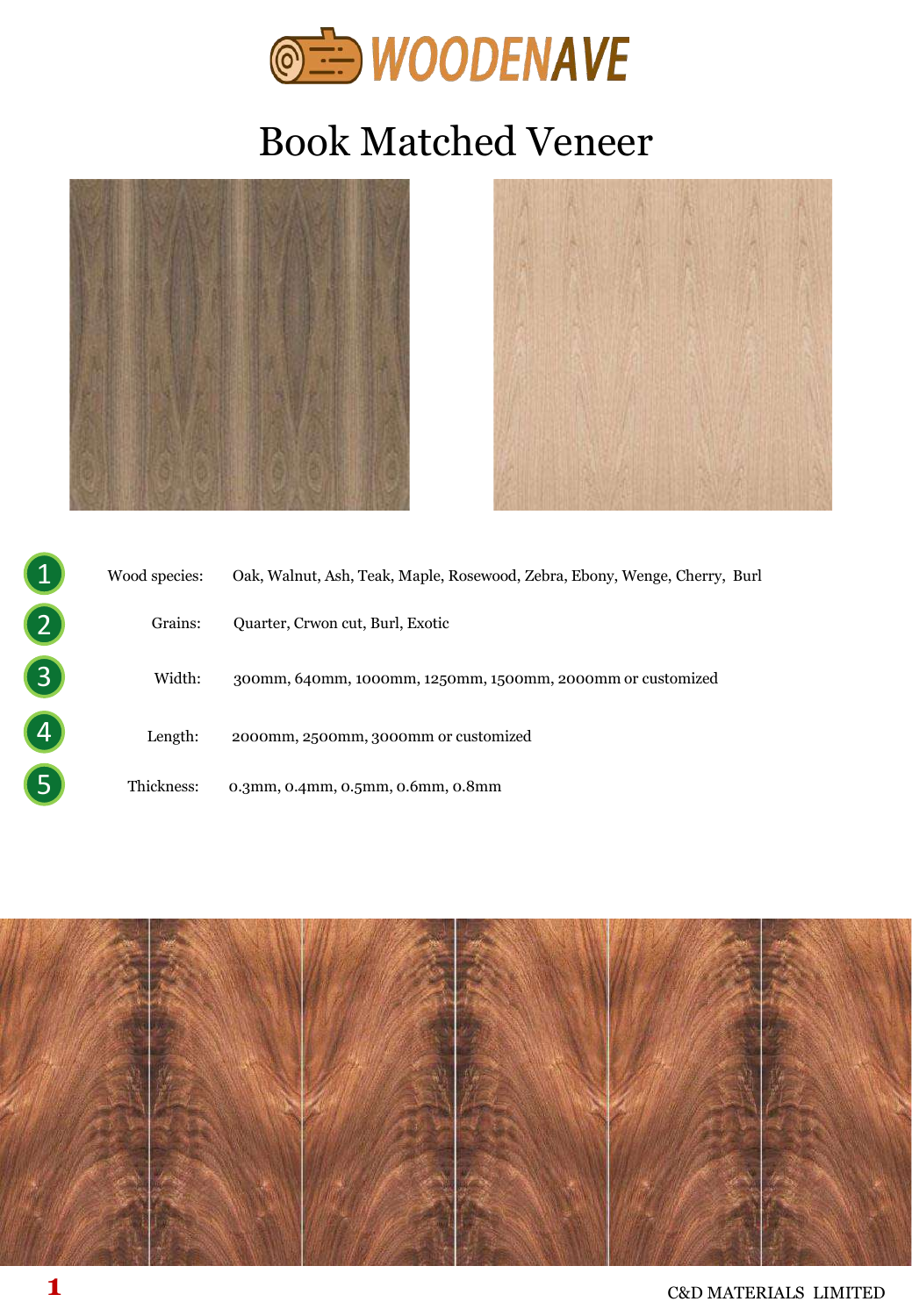

## Slip Matched Veneer





|   | Wood species: | Oak, Walnut, Ash, Teak, Maple, Rosewood, Zebra, Ebony, Wenge, Cherry, Burl |
|---|---------------|----------------------------------------------------------------------------|
|   | Grains:       | Quarter, Crwon cut, Burl, Exotic                                           |
|   | Width:        | 300mm, 640mm, 1000mm, 1250mm, 1500mm, 2000mm or customized                 |
| 4 | Length:       | 2000mm, 2500mm, 3000mm or customized                                       |
|   | Thickness:    | 0.3mm, 0.4mm, 0.5mm, 0.6mm, 0.8mm                                          |

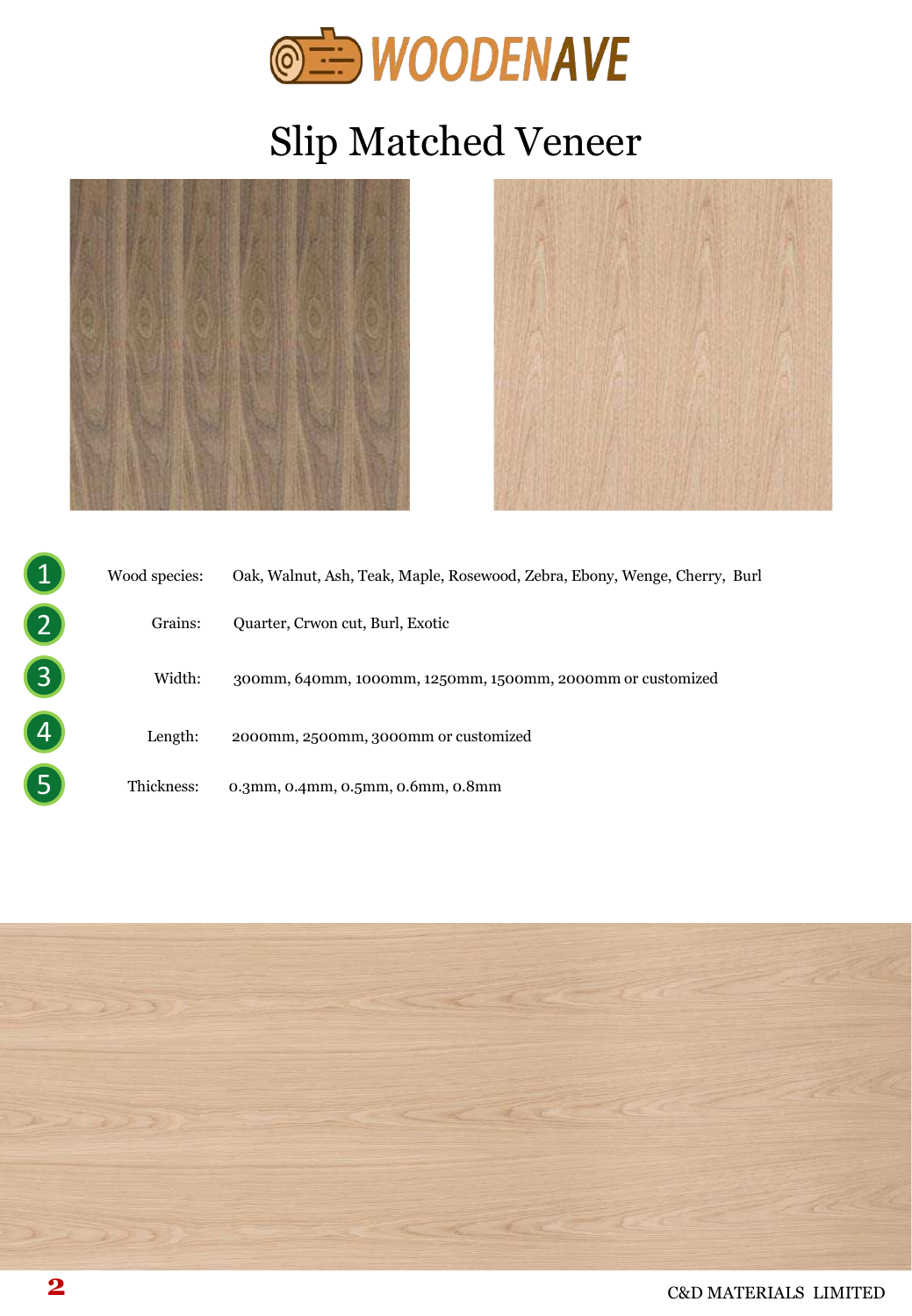

## Random Match Veneer





|   | Wood species: | Oak, Walnut, Ash, Teak, Maple, Rosewood, Zebra, Ebony, Wenge, Cherry, Burl |
|---|---------------|----------------------------------------------------------------------------|
|   | Grains:       | Quarter, Crwon cut, Burl, Exotic                                           |
|   | Width:        | 300mm, 640mm, 1000mm, 1250mm, 1500mm, 2000mm or customized                 |
| 4 | Length:       | 2000mm, 2500mm, 3000mm or customized                                       |
|   | Thickness:    | $0.3$ mm, $0.4$ mm, $0.5$ mm, $0.6$ mm, $0.8$ mm                           |

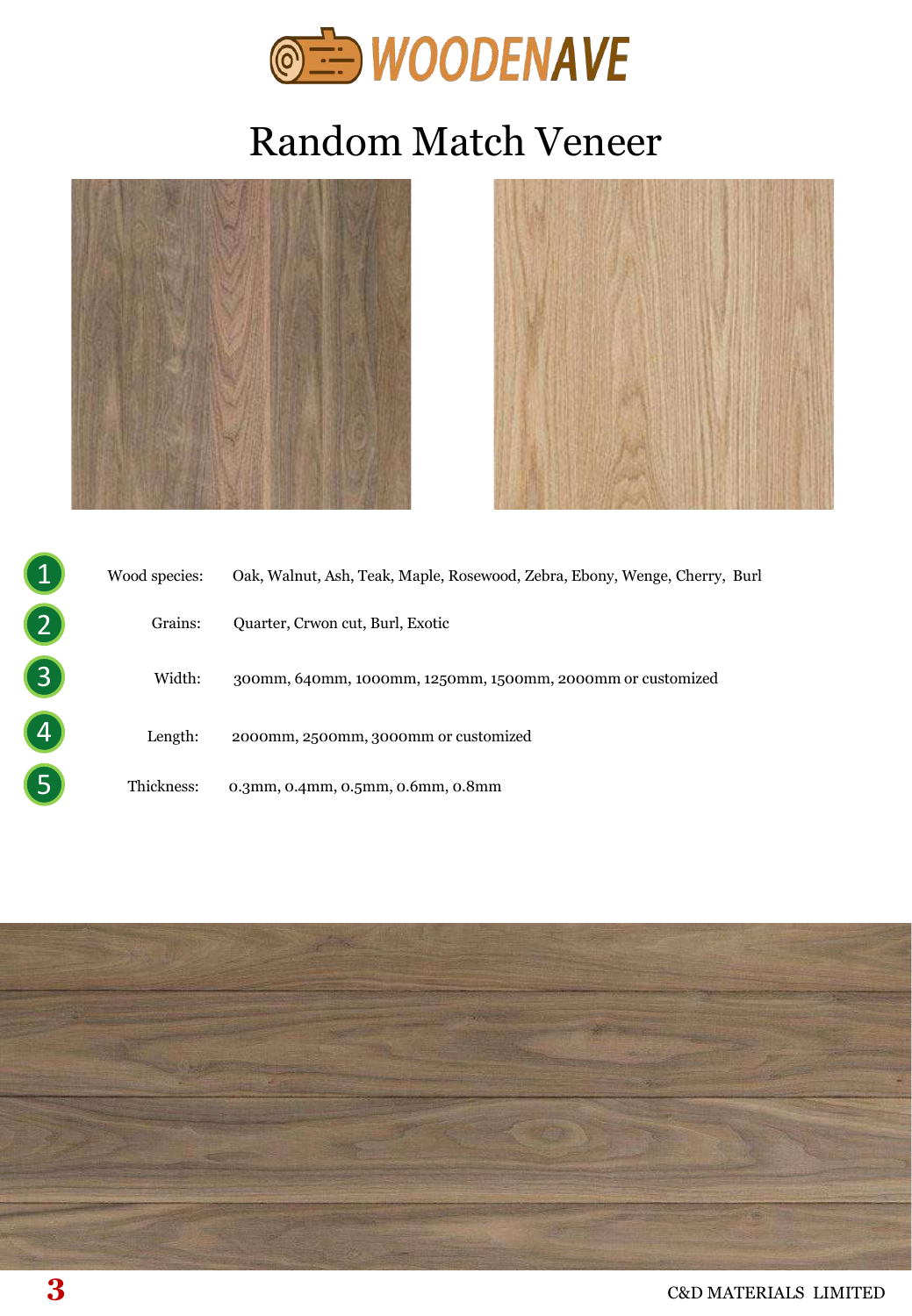

## Door/Panel Veneer Layons





|   | Wood species: | Oak, Walnut, Ash, Teak, Maple, Rosewood, Zebra, Ebony, Wenge, Cherry, Burl |
|---|---------------|----------------------------------------------------------------------------|
|   | Grains:       | Quarter, Crwon cut, Burl, Exotic                                           |
| 3 | Width:        | 300mm, 640mm, 1000mm, 1250mm, 1500mm, 2000mm or customized                 |
| 4 | Length:       | 2000mm, 2500mm, 3000mm or customized                                       |
|   | Thickness:    | 0.3mm, 0.4mm, 0.5mm, 0.6mm, 0.8mm                                          |

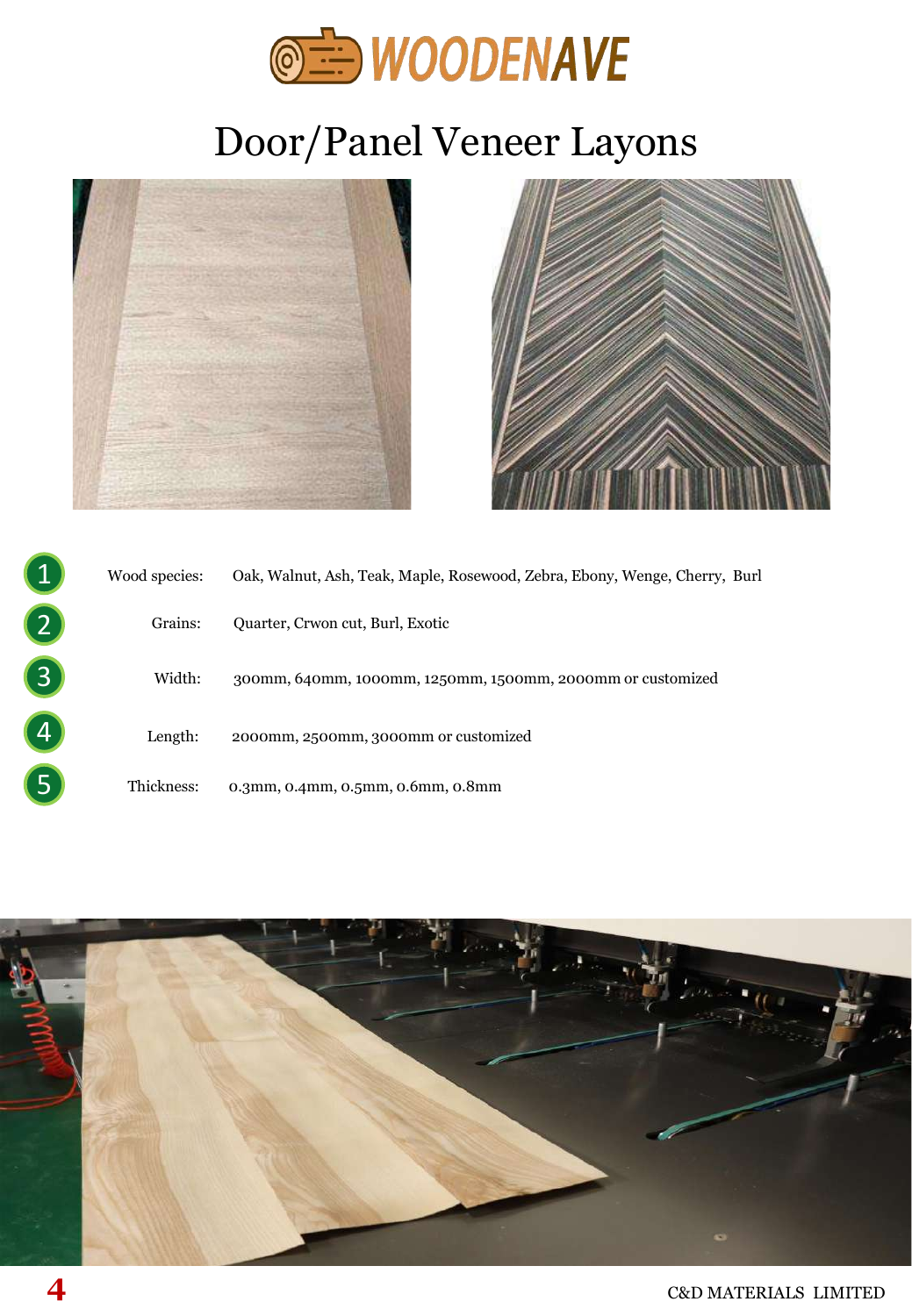

## Herringbone Matching Veneer





|   | Wood species: | Oak, Walnut, Ash, Teak, Maple, Rosewood, Zebra, Ebony, Wenge, Cherry, Burl |
|---|---------------|----------------------------------------------------------------------------|
|   | Grains:       | Quarter, Crwon cut, Burl, Exotic                                           |
|   | Width:        | 300mm, 640mm, 1000mm, 1250mm, 1500mm, 2000mm or customized                 |
| 4 | Length:       | 2000mm, 2500mm, 3000mm or customized                                       |
|   | Thickness:    | $0.3$ mm, $0.4$ mm, $0.5$ mm, $0.6$ mm, $0.8$ mm                           |

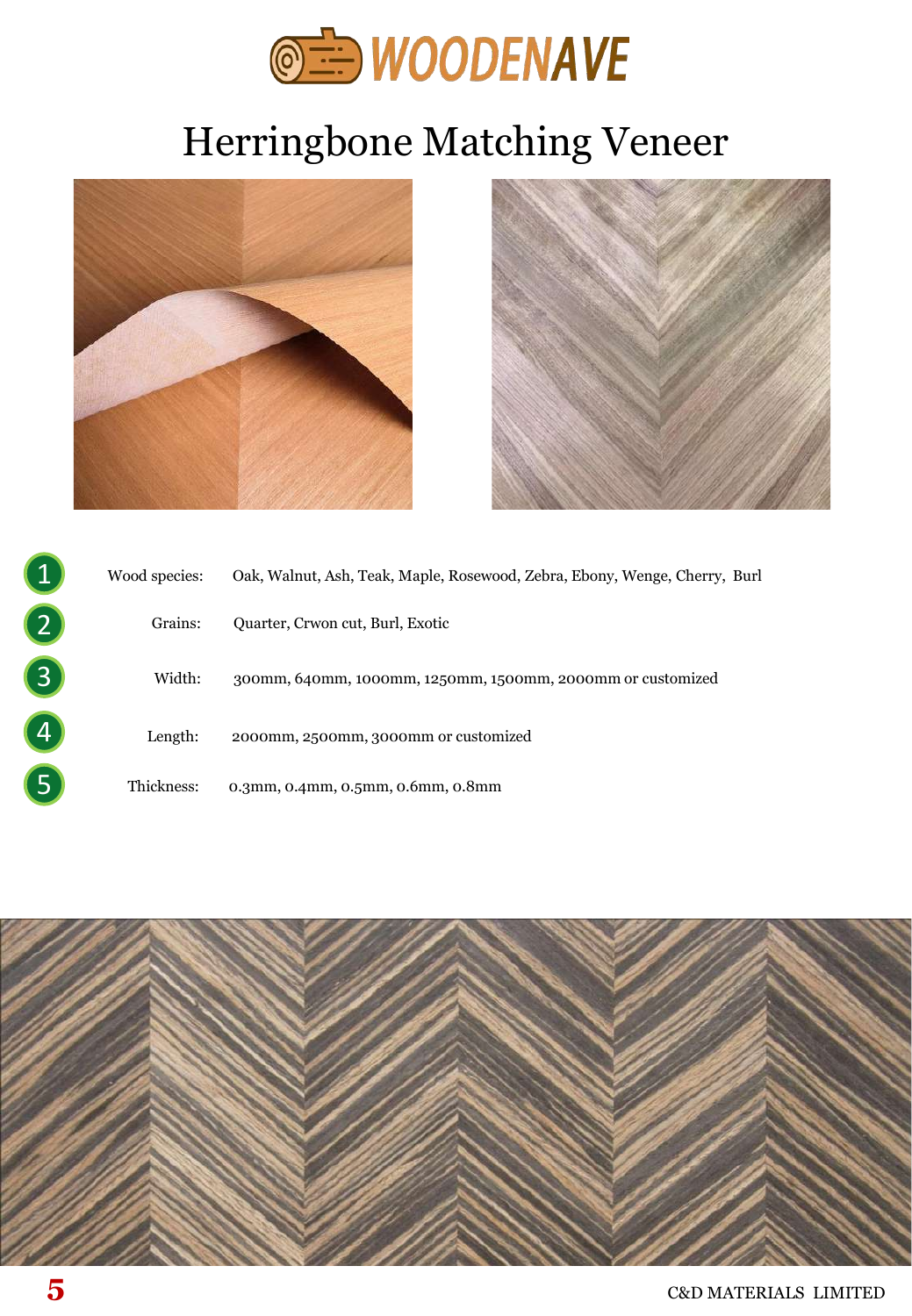

#### Sunburst Pattern Veneer





|   | Wood species: | Oak, Walnut, Ash, Teak, Maple, Rosewood, Zebra, Ebony, Wenge, Cherry, Burl |
|---|---------------|----------------------------------------------------------------------------|
|   | Grains:       | Quarter, Crwon cut, Burl, Exotic                                           |
|   | Width:        | 300mm, 640mm, 1000mm, 1250mm, 1500mm, 2000mm or customized                 |
| 4 | Length:       | 2000mm, 2500mm, 3000mm or customized                                       |
|   | Thickness:    | 0.3mm, 0.4mm, 0.5mm, 0.6mm, 0.8mm                                          |

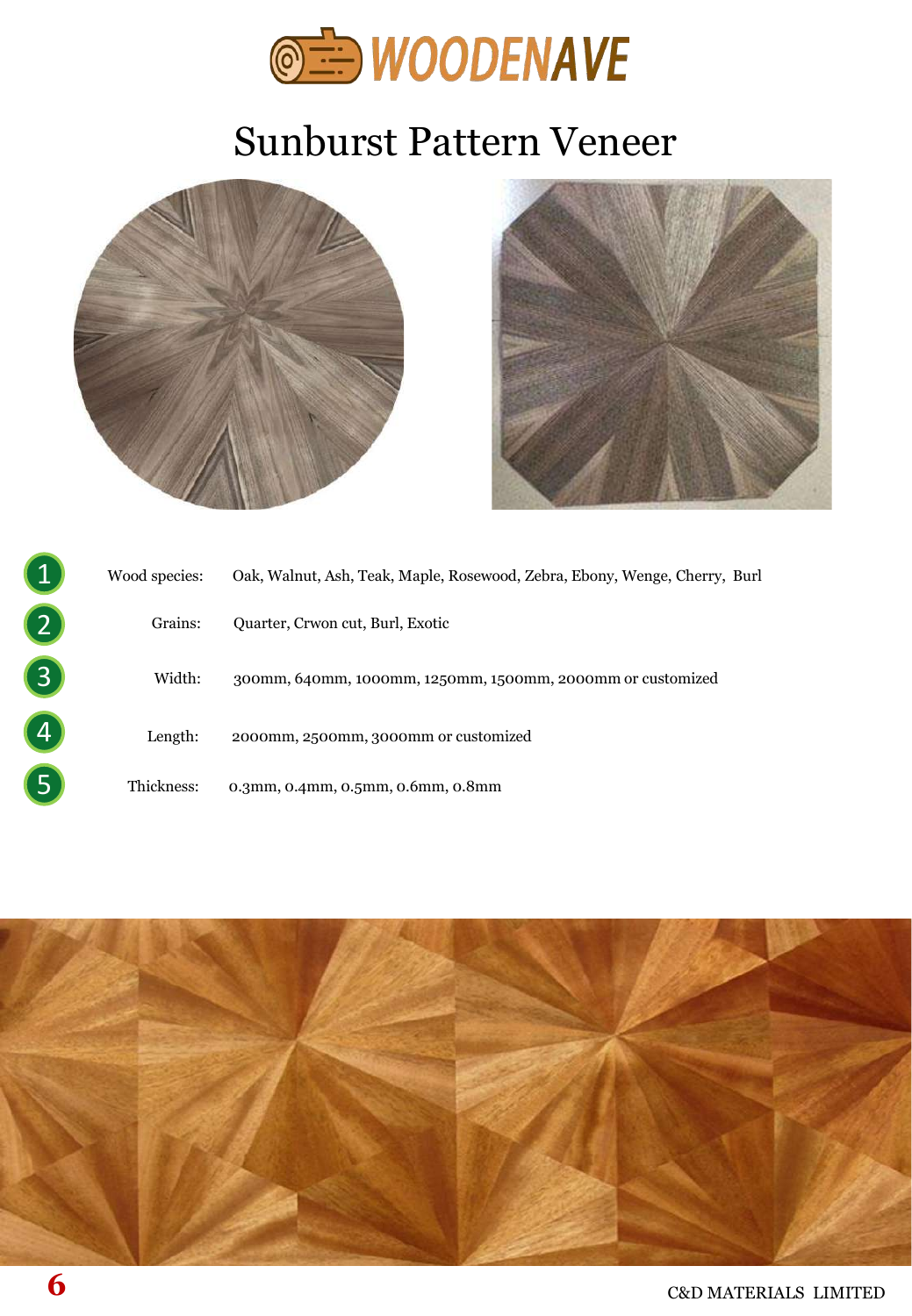

## Diamond Match Veneer





| Wood species: | Oak, Walnut, Ash, Teak, Maple, Rosewood, Zebra, Ebony, Wenge, Cherry, Burl |
|---------------|----------------------------------------------------------------------------|
| Grains:       | Quarter, Crwon cut, Burl, Exotic                                           |
| Width:        | 300mm, 640mm, 1000mm, 1250mm, 1500mm, 2000mm or customized                 |
| Length:       | 2000mm, 2500mm, 3000mm or customized                                       |
| Thickness:    | $0.3$ mm, $0.4$ mm, $0.5$ mm, $0.6$ mm, $0.8$ mm                           |

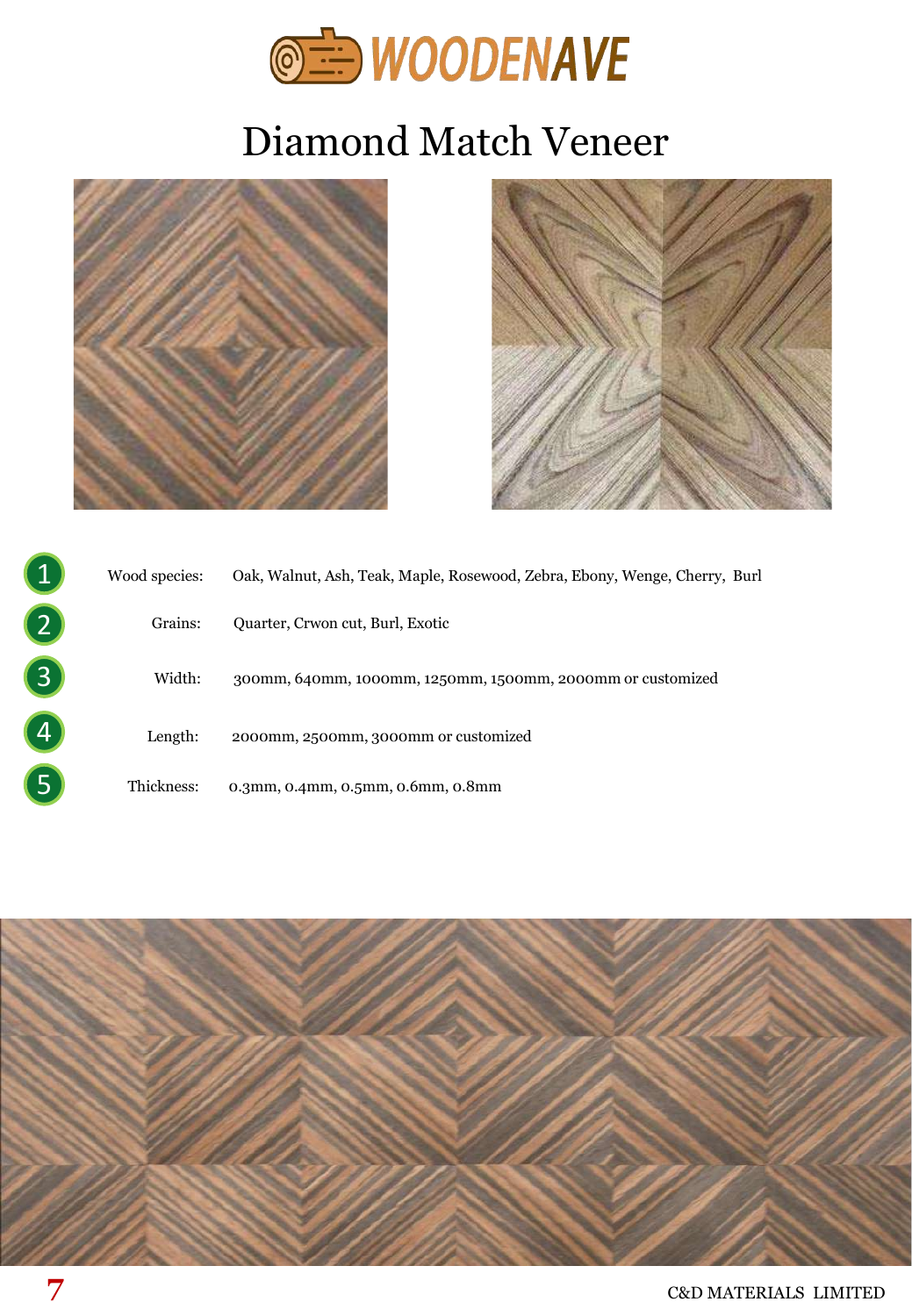

## Design Pattern Match Veneer





| Wood species: | Oak, Walnut, Ash, Teak, Maple, Rosewood, Zebra, Ebony, Wenge, Cherry, Burl |
|---------------|----------------------------------------------------------------------------|
| Grains:       | Quarter, Crwon cut, Burl, Exotic                                           |
| Width:        | 300mm, 640mm, 1000mm, 1250mm, 1500mm, 2000mm or customized                 |
| Length:       | 2000mm, 2500mm, 3000mm or customized                                       |
| Thickness:    | 0.3mm, 0.4mm, 0.5mm, 0.6mm, 0.8mm                                          |